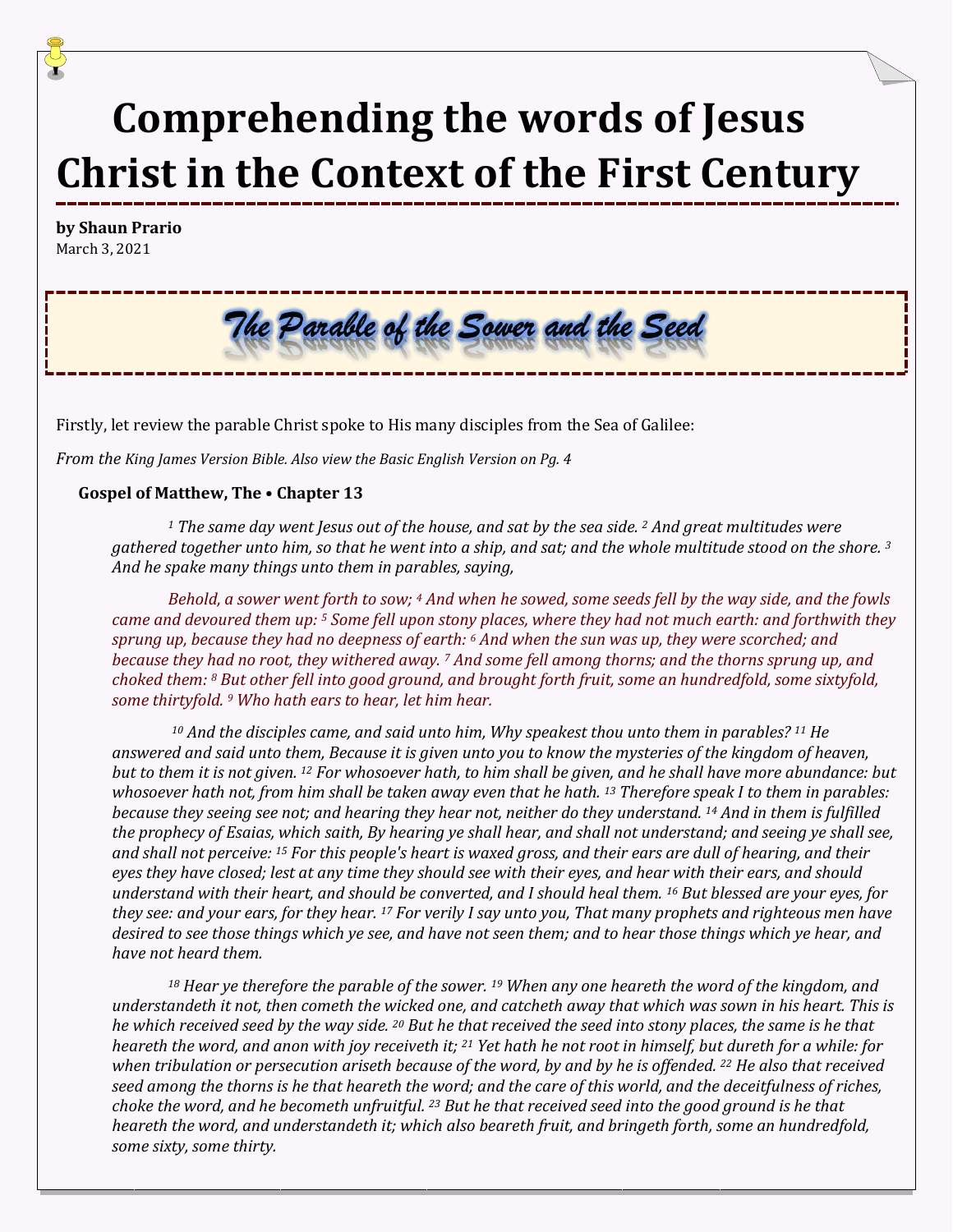As we bear-witness to with the parable of the Sower and the Seed, Jesus comes right out and delivers a literal explanation to His confused disciples. Nonetheless, when we apprehend the way of living of the people in antiquity during the time Jesus walked this earth, it delivers us the foremost understanding and enjoyment in reading the Bible. Furthermore, this parable which may seem basic to some now comes more alive and interesting when we comprehend all aspects of what Christ is saying and how He and his followers would relate to his words and how they both were living in those times.

Let's examine verse 4:

*<sup>4</sup> And when he sowed, some seeds fell by the way side, and the fowls came and devoured them up.*  $\uparrow$  (a.)  $\uparrow$  (b.)

a. There are two elements of this one sentence, verse 4, which catch my attention and I believe we can break-down into further observance. Firstly, the term *way-side* simply refers to the paths which surround the fields. These were paths for walking without the need of stepping where the crops were to grow, which outlined the fields. They surrounded the fields as border marks, sometimes outlining property boundaries between neighbors.

b. When we think about planting seeds, we tend to envision a farmer plowing up the soil and then imploring a planting tool for insertion of the seed deep into the earth. While plowing did happen in the first century, it was still common for a farmer to simply carry a satchel of seed and merely toss it about by hand to scatter it around his land. Thereafter, scattering the seeds, *fowl,* meaning birds of 'course, represented one of the foremost liabilities to the farmers. Planting season was a huge bonus to the birds as this was effortless food to come by in abundance. Therefore, farmers couldn't afford to be frugal when administering their seed. The more they threw on the field the more likely they'd be able to take root.

Jesus wanted to warn them without a strong rooted belief in the gospel of God. Without a strong foundation the evil one could effortlessly sway their beliefs with the help of materialism or heretical rhetoric.

## Let's examine verse 5-6:

*<sup>5</sup> Some fell upon stony places, where they had not much earth: and forthwith they sprung up, because they had no deepness of earth: <sup>6</sup> And when the sun was up, they were scorched; and because they had no root, they withered away.*

When farmers do plow their cop fields, the plows turn over the soil and remove most the rocks. Nevertheless, even this method may leave some stones, stones which are too large in stature, or simply break-up and soften soil that's too hard-packed for seeds to begin any development. Where the ground remains too rocky, the root system of the plants won't grow deep enough into the soil to receive their required nourishment for healthy growing.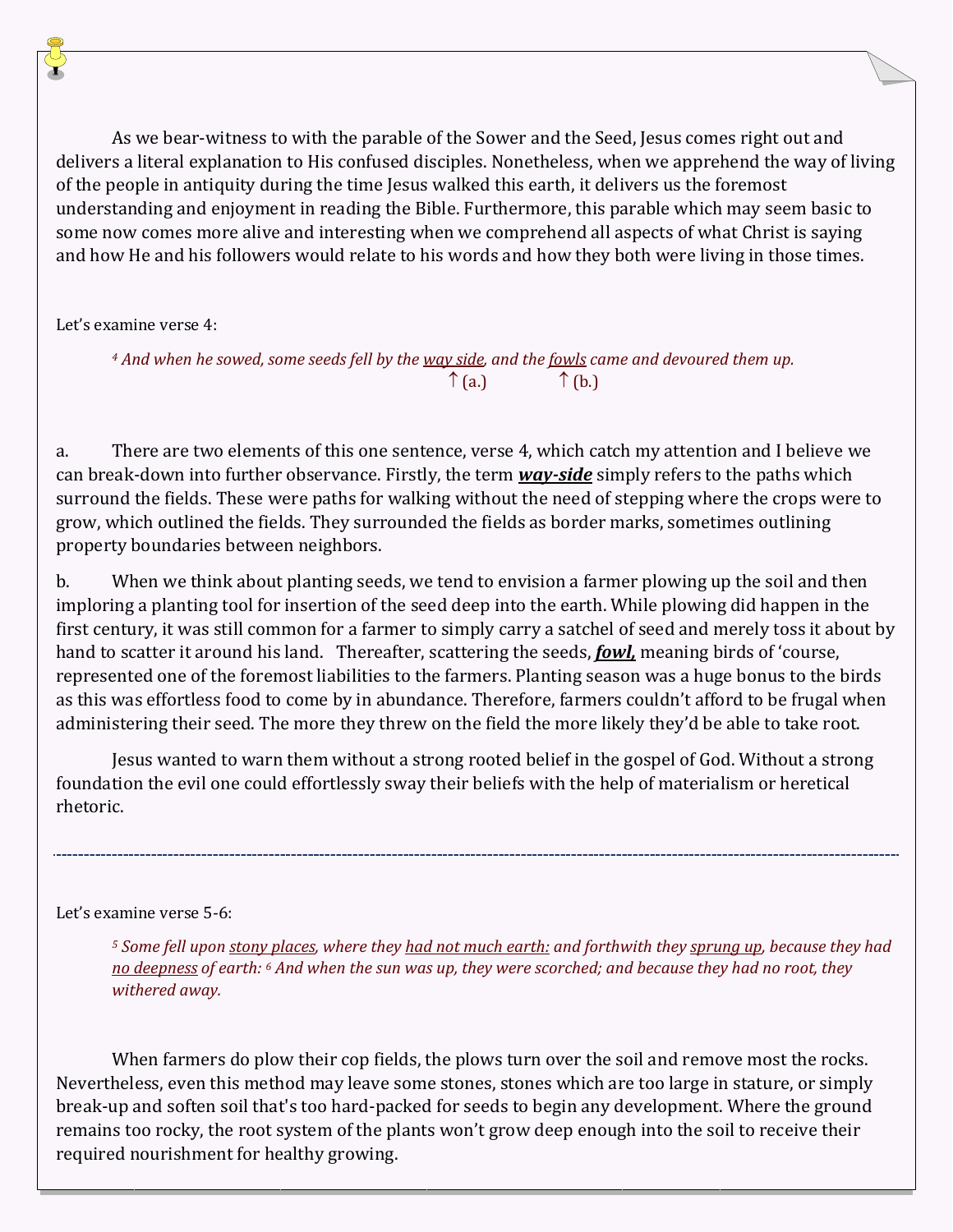Henceforth, while some Christians may be sincere in their beliefs and/or their desire to learn and obey God, occasionally becoming overly-eager, without a strong root system and fellow companions in faith turn to in times of need, they fall apart once encountering resistance.

Sometimes people like so, will fall away as they commence experiencing pain because they believe that following Jesus should position them above the reach of any opposition, but this thought process only displays their own ignorance in the gospels. As Christ said, "the world will hate you because it hated Me first."

Finally, let's examine verse 7:

*<sup>7</sup> And some fell among thorns; and the thorns sprung up, and choked them*

The thorns were commonly found in the corners of the field where the plows couldn't reach. Naturally, when learning the word, one must turn-over his/her will into the hands of God; and this is accomplished through the Holy Spirit. Our failure to separate faith from the evils of this world, will always lead to worldly temptations taking us over and a victory for the devil.

Jesus may have supplied us with a basic explanation of His wonderful and timeless parable, but when placing His words into the context of the people's comprehension in that era, it delivers us a richer understanding of the parable. We become engulfed in the first century world and can place our minds more in line with the actual disciples of Christ. We may be Christians of the twentieth century, though, we remain disciples of Jesus Christ.



**Shaun Prario** (Verity Outlet)